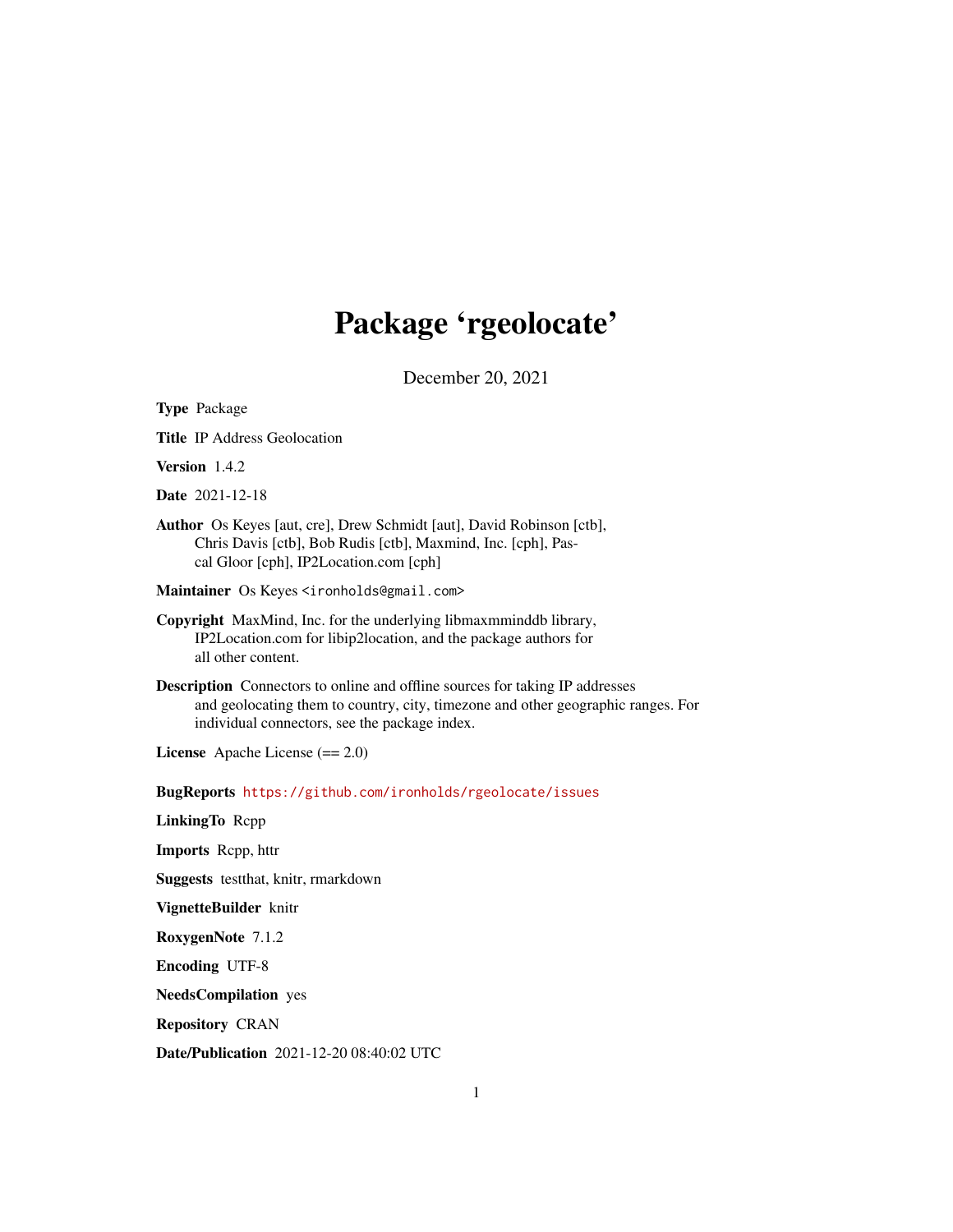### <span id="page-1-0"></span>R topics documented:

| Index |  |  |  |  |  |  |  |  |  |  |  |  |  |  |  |  |  |  |  |  |
|-------|--|--|--|--|--|--|--|--|--|--|--|--|--|--|--|--|--|--|--|--|
|       |  |  |  |  |  |  |  |  |  |  |  |  |  |  |  |  |  |  |  |  |
|       |  |  |  |  |  |  |  |  |  |  |  |  |  |  |  |  |  |  |  |  |
|       |  |  |  |  |  |  |  |  |  |  |  |  |  |  |  |  |  |  |  |  |
|       |  |  |  |  |  |  |  |  |  |  |  |  |  |  |  |  |  |  |  |  |
|       |  |  |  |  |  |  |  |  |  |  |  |  |  |  |  |  |  |  |  |  |
|       |  |  |  |  |  |  |  |  |  |  |  |  |  |  |  |  |  |  |  |  |

<span id="page-1-1"></span>

db\_ip *Geolocate IP Addresses Through db-ip.com*

#### Description

ip\_api consumes a vector of IP addresses and geolocates them via [db-ip.com.](https://db-ip.com/) See 'Details' for more information.

#### Usage

db\_ip(ip\_addresses, key)

#### Arguments

ip\_addresses a character vector of IP addresses. key a db-ip.com API key.

#### Details

[db-ip.com](https://db-ip.com/) provides IP geolocation, either for free (with a cap of 2,500 requests a day) or in various paid tiers.

To use the service, register there for an API key, and plug that key and the IP addresses into [db\\_ip](#page-1-1)

#### Value

a list of lists, each containing the geolocated values for one IP address. The variables found depend on the level of access your API key has; see the DB-IP API documentation on [their website](https://db-ip.com) for more information.

#### See Also

[ip\\_api](#page-3-1) and [ip\\_info](#page-4-1) for other online geolocation APIs.

#### Examples

```
## Not run:
db\_ip(ip\_addresses = "173.194.67.1", key = "ThisIsNotARealKey")## End(Not run)
```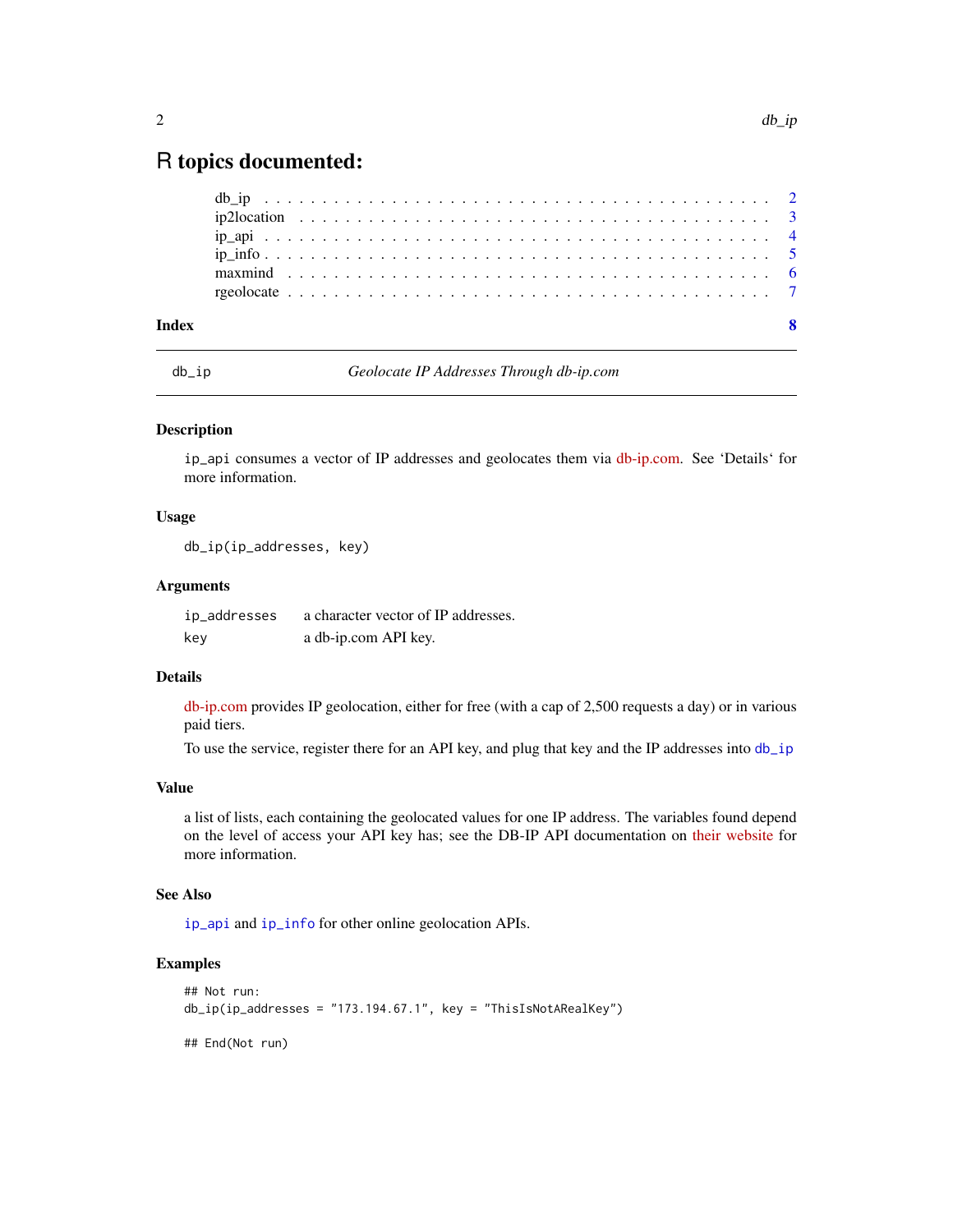#### <span id="page-2-0"></span>Description

IP2Location provides proprietary databases for IP geolocation; this function acts as a binding to them, letting you efficiently geolocate a vector of IP addresses to retrieve various values (much like [maxmind](#page-5-1)). Note that depending on the database type you have, certain fields may or may not be available.

#### Usage

```
ip2location(
 ips,
  file,
 fields = c("country_code", "country_name"),
 use_memory = TRUE
)
```
#### Arguments

| ips    | A character vector of IP addresses.                                                                                                                                                                  |
|--------|------------------------------------------------------------------------------------------------------------------------------------------------------------------------------------------------------|
| file   | The path to an IP2Location binary database. One is included in the package (see<br>the examples below); full datasets can be purchased, and sample ones down-<br>loaded, at the ip2location website. |
| fields | Which pieces of metadata to retrieve for each IP address. Options are:                                                                                                                               |
|        | • country_code: the ISO code of the country.                                                                                                                                                         |
|        | • country_name: the English-language name of the country.                                                                                                                                            |
|        | • region_name: the English-language name of the region.                                                                                                                                              |
|        | • city: the English-language name of the city.                                                                                                                                                       |
|        | • isp: The Internet Service Provider                                                                                                                                                                 |
|        | • lat: The latitude.                                                                                                                                                                                 |
|        | • long: The longitude.                                                                                                                                                                               |
|        | • domain: The domain name associated with the IP (if any).                                                                                                                                           |
|        | • zip_code: The Zip Code or Post Code or national equivalent.                                                                                                                                        |
|        | $\bullet$ timezone: The timezone, in the format $+02:00/-03:00$ from UTC.                                                                                                                            |
|        | • netspeed: The internet connection class of the IP address.                                                                                                                                         |
|        | • international_code: The international dialing code.                                                                                                                                                |
|        | • area_code: The local dialing code.                                                                                                                                                                 |
|        | • station_code: The identifying code of the nearest weather station.                                                                                                                                 |
|        | • station name: The name of the nearest weather station.                                                                                                                                             |
|        | • mcc: The Mobile Country Code, which identifies mobile stations.                                                                                                                                    |
|        | • mnc: The Mobile Network Code, which (with MCC) uniquely identifies<br>the mobile carrier.                                                                                                          |
|        |                                                                                                                                                                                                      |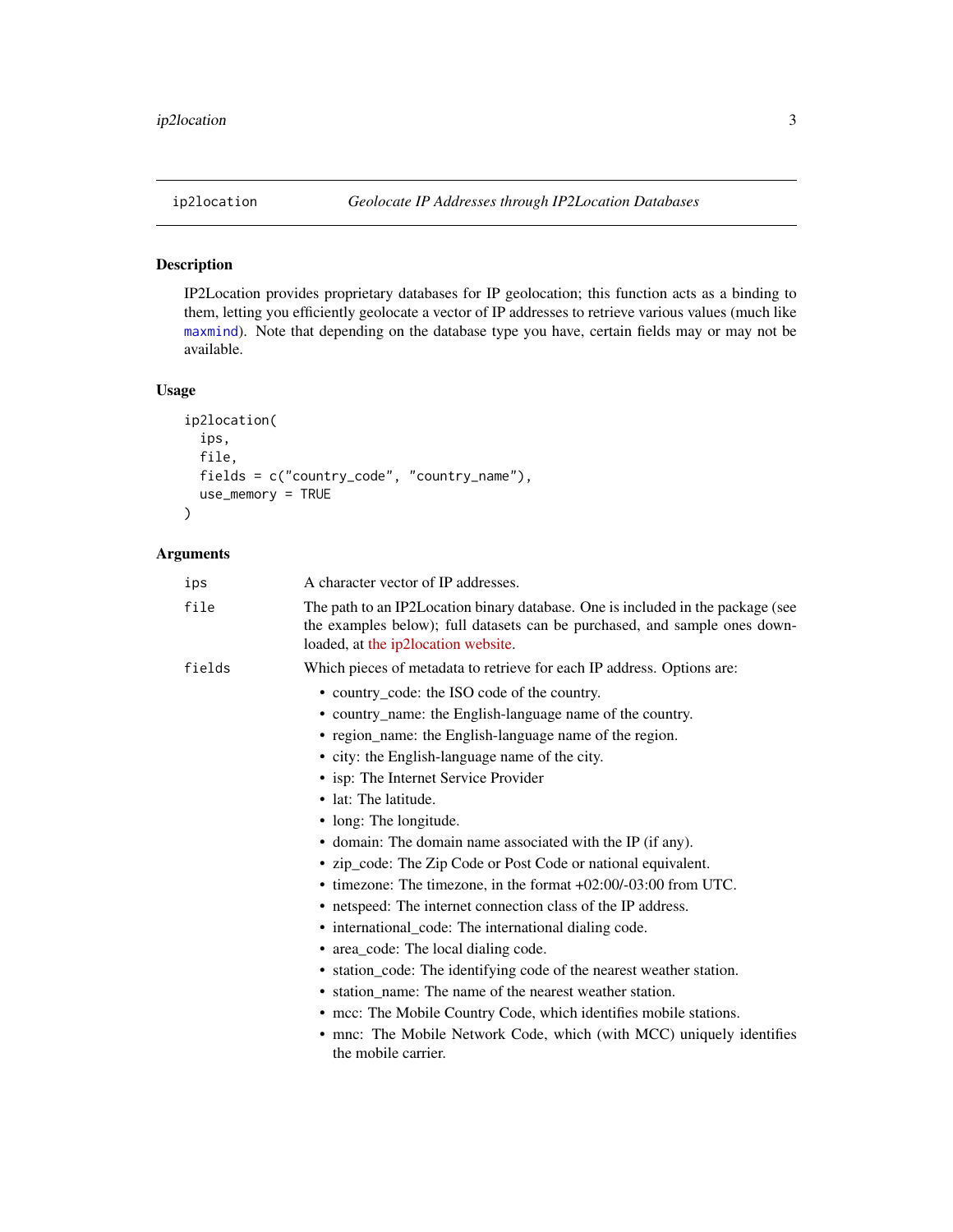<span id="page-3-0"></span>

|            | • mobile_brand: The commercial brand associated with the mobile carrier.                                                                                                          |
|------------|-----------------------------------------------------------------------------------------------------------------------------------------------------------------------------------|
|            | • elevation: The elevation of the location above sea level, in meters.                                                                                                            |
|            | • usage_type: The type of organisation or purpose behind the IP; see the list<br>here.                                                                                            |
|            | Note that these fields may or may not be available depending on your database<br>type.                                                                                            |
| use_memory | Whether to cache the binary in memory or not. Caching it drastically increases<br>the speed of geolocation, but may be too much for very old machines. Set to<br>TRUE by default. |

#### Value

A data.frame containing the geolocation metadata about ips; missing values are represented by NA.

#### See Also

[maxmind](#page-5-1), which uses MaxMind proprietary databases to get similar information.

#### Examples

```
file <- system.file("extdata","ip2_sample.bin", package = "rgeolocate")
example_ip <- "2A04:0000:0000:0000:0000:0000:0000:0000"
```
ip2location(example\_ip, file, c("country\_code", "country\_name", "region", "city"))

<span id="page-3-1"></span>

ip\_api *Geolocate IP Addresses Through ip-api.com*

#### Description

ip\_api consumes a vector of IP addresses and geolocates them via [ip-api.com.](https://ip-api.com)

#### Usage

```
ip_api(ip_addresses, as_data_frame = TRUE, delay = FALSE)
```
#### Arguments

| ip_addresses  | a character vector of IP addresses                                                                                                                                                                                                                                                                                                        |
|---------------|-------------------------------------------------------------------------------------------------------------------------------------------------------------------------------------------------------------------------------------------------------------------------------------------------------------------------------------------|
| as data frame | whether to return the results as a data.frame or not. Set to TRUE by default.                                                                                                                                                                                                                                                             |
| delav         | whether or not to delay each request by 400ms. ip-api.com has a maximum<br>threshold of 150 requests a minute; if you're parallelising calls, you might run<br>into this, delay allows you to set a delay between requests, taking advantage<br>of parallelisation while avoiding running into this threshold. Set to FALSE by<br>default |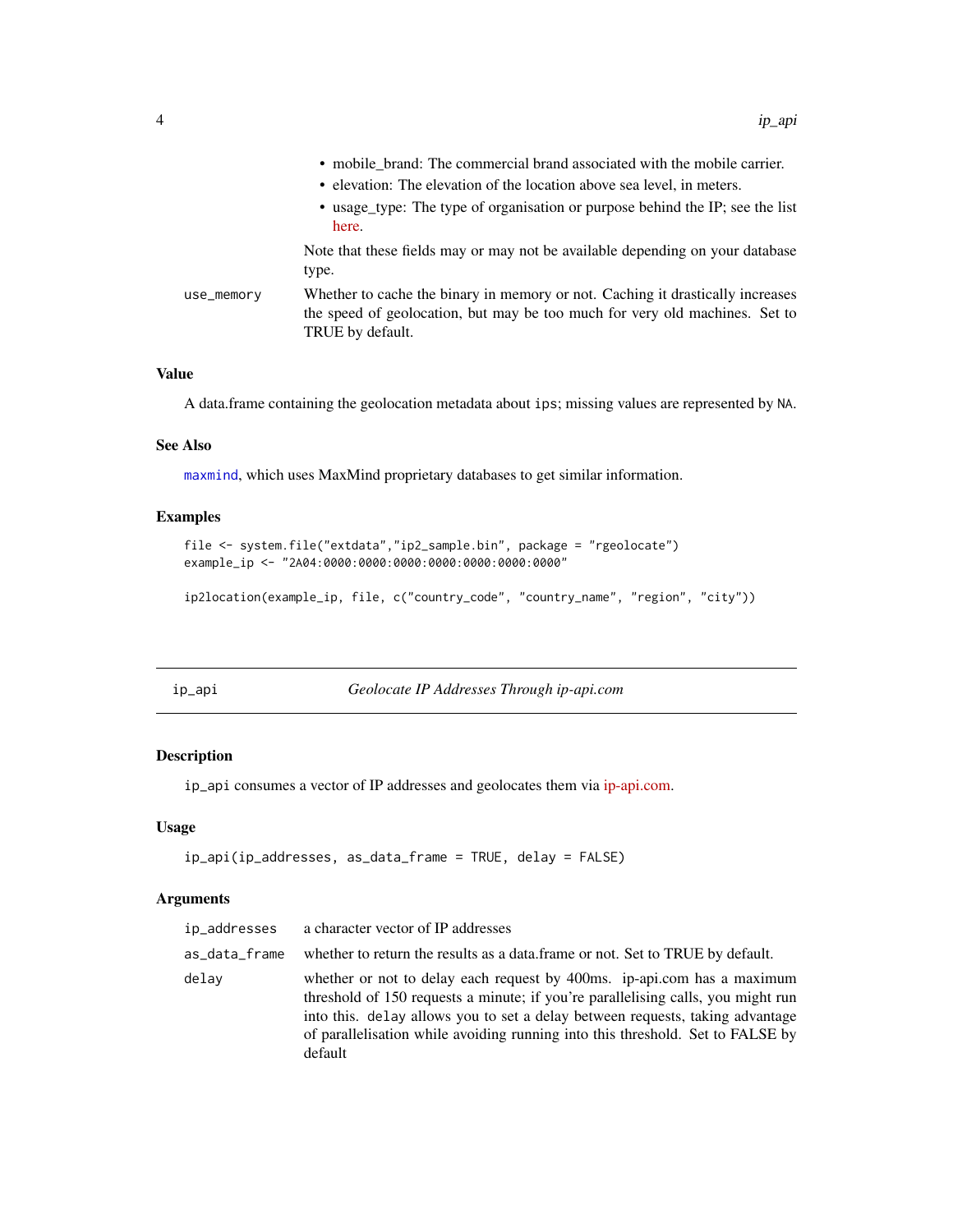#### <span id="page-4-0"></span>ip\_info 5

#### Value

either a data.frame or a list of vectors. If an IP cannot be geolocated, it will provide an error message: see the examples for field names and examples of each possible output.

#### See Also

[ip\\_info](#page-4-1) and [db\\_ip](#page-1-1) for other online geolocation APIs.

#### Examples

```
## Not run:
#Valid, data.frame output
result <- ip_api("2607:FB90:426:DC1D:CFC4:4875:8BC2:4D93")
#Invalid, data.frame output
result <- ip_api("argh")
#Valid list output
result <- ip_api("2607:FB90:426:DC1D:CFC4:4875:8BC2:4D93", as_data_frame = FALSE)
#Invalid list output
result <- ip_api("argh", as_data_frame = FALSE)
## End(Not run)
```
<span id="page-4-1"></span>ip\_info *Geolocate IP Addresses Through ipinfo.io*

#### Description

ip\_info consumes a vector of IP addresses and geolocates them via [ipinfo.io.](https://ipinfo.io)

#### Usage

```
ip_info(ip_addresses, token = NULL)
```
#### Arguments

| ip_addresses | a character vector of IP addresses                                                |
|--------------|-----------------------------------------------------------------------------------|
| token        | optionally, an API token. If you don't use one, you can still use the system, but |
|              | requests will be capped to 1,000 a day.                                           |

#### Value

either a data.frame containing the geolocated information. If an IP cannot be geolocated, or values are not available, the fields will be filled with NA values.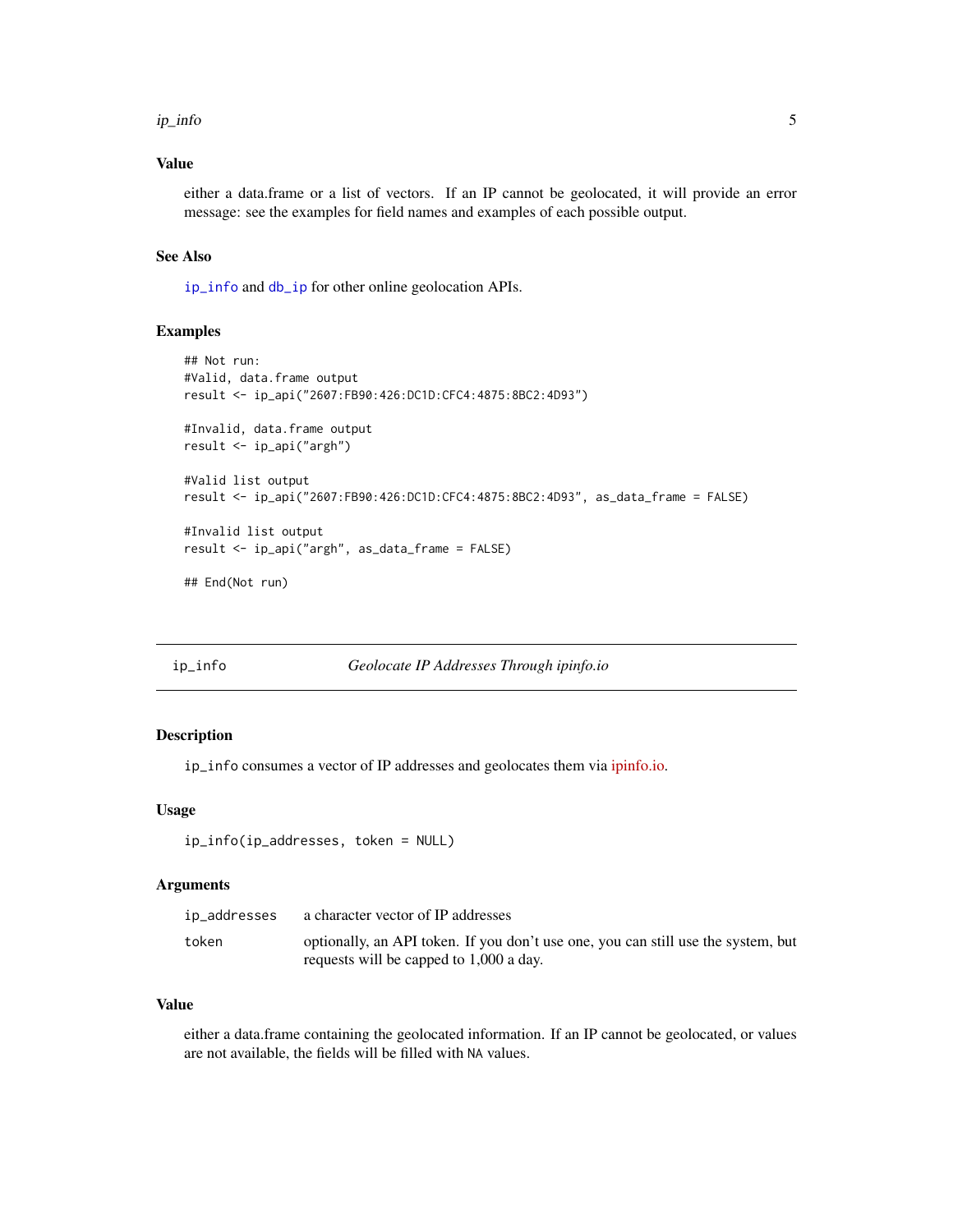#### <span id="page-5-0"></span>6 maxmind

### See Also

[ip\\_api](#page-3-1) and [db\\_ip](#page-1-1) for other online geolocation APIs.

#### Examples

```
## Not run:
#Valid, data.frame output
result <- ip_info("2607:FB90:426:DC1D:CFC4:4875:8BC2:4D93")
#Invalid, data.frame output
result <- ip_info("argh")
#Valid list output
result <- ip_info("2607:FB90:426:DC1D:CFC4:4875:8BC2:4D93", as_data_frame = FALSE)
#Invalid list output
result <- ip_info("argh", as_data_frame = FALSE)
## End(Not run)
```
<span id="page-5-1"></span>maxmind *Geolocate IP Addresses through MaxMind Databases*

#### Description

MaxMind does a set of proprietary geolocation databases - they're pretty accurate! maxmind provides a connector to MaxMind services.

#### Usage

```
maxmind(
  ips,
  file,
  fields = c("continent_name", "country_name", "country_code")
\lambda
```
#### Arguments

| ips    | a character vector of IP addresses (IPv4 and IPv6 both work)                                                                                                                                                 |
|--------|--------------------------------------------------------------------------------------------------------------------------------------------------------------------------------------------------------------|
| file   | the full path to the mmdb file you want to query.                                                                                                                                                            |
| fields | the fields you want to retrieve - a vector of any combination of:                                                                                                                                            |
|        | • continent_name: the English-language name of the continent. Requires a<br>country or city database.<br>• country_name: the English-language name of the country. Requires a coun-<br>try or city database. |
|        | • country_code: the ISO code of the country. Requires a country or city<br>database.                                                                                                                         |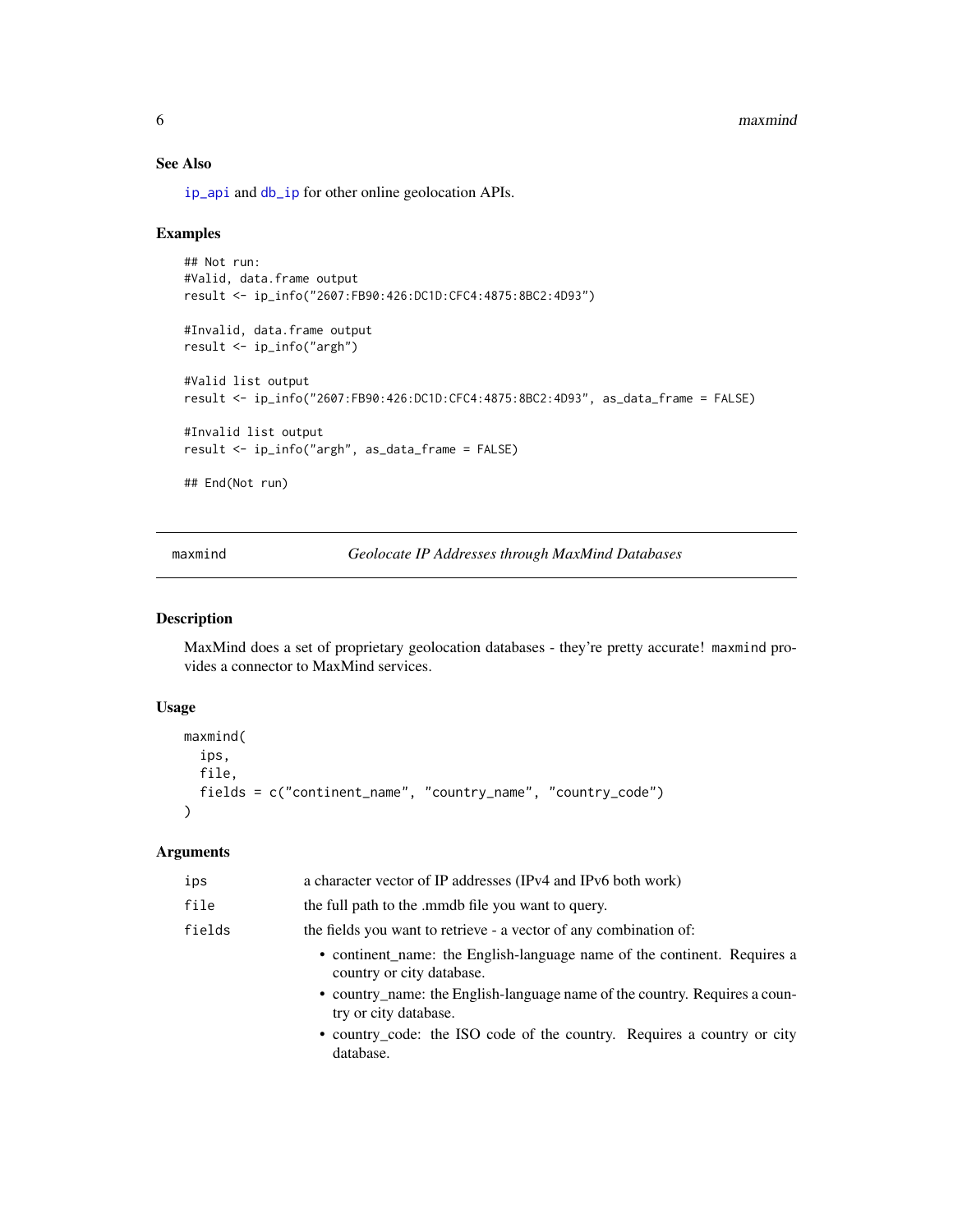- <span id="page-6-0"></span>• region\_name: the English-language name of the region. Requires a city database.
- city\_name: the English-language name of the city. Requires a city database.
- postcode: The approximate post/ZIP code. Requires a city database.
- city\_geoname\_id: a unique ID representing a city. Requires a city database.
- timezone: the tzdata-compatible time zone. Requires a city database.
- longitude: longitude of location. Requires a city database.
- latitude: latitude of location. Requires a city database.
- isp: name of ISP. Requires an ISP database.
- organization: name of organization. Requires an ISP database.
- asn: Autonomous System Number. Requires an ISP database.
- aso: Autonomous System Organization. Requires an ISP database.
- connection: the type of internet connection. Requires a connection type/netspeed database.

#### Details

geolookup uses the [MaxMind GeoIP2 databases](https://dev.maxmind.com/geoip/geoip2/downloadable/) to geolocate IP addresses, retrieving any of the data listed in fields. Different fields are appropriate for different provided files; the connection type databases, for example, contain connection types and nothing else, while the city- and countrylevel files don't contain connection types at all.

rgeolocate ships with a country-level database (accessing it can be seen in the examples). If you need city-level data, or other MaxMind databases, you'll need to download the .mmdb files yourself - for CRAN and/or copyright reasons, depending, we cannot include them.

In the event that the file provided does not have the field you have requested (or the IP address does not have an entry for that field), NA will be returned instead. In the event that the IP address doesn't have an entry in the file at all, NA will be returned for every field.

#### Examples

# An example, using the country-level dataset shipped with rgeolocate. file <- system.file("extdata","GeoLite2-Country.mmdb", package = "rgeolocate") results <- maxmind("196.200.60.51", file, "country\_code")

rgeolocate *IP Geolocation in R*

#### Description

This package aims to provide connectors to myriad online and offline sources for taking IP addresses and geolocating them to country, city, timezone and a whole other host of goodies. For individual connectors, see the package index. It depends on libmaxminddb, which can be obtained and installed from https://github.com/maxmind/libmaxminddb